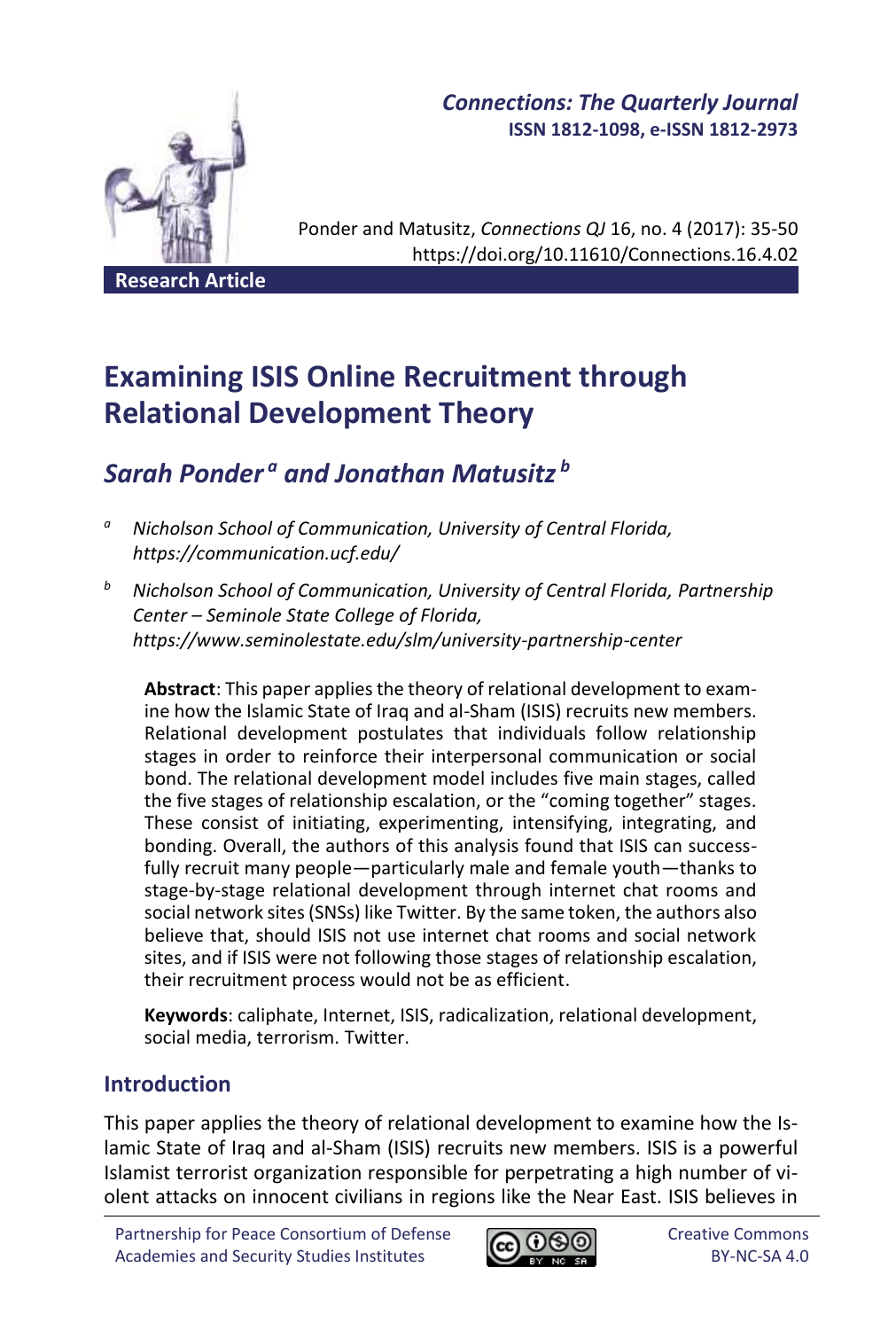establishing a caliphate (an Islamic system of world government). Relational development postulates that individuals follow relationship stages in order to reinforce their interpersonal communication or social bond.<sup>1</sup> The relational development model includes five main stages, called the five stages of relationship escalation, or the "coming together" stages. These consist of initiating, experimenting, intensifying, integrating, and bonding.<sup>2</sup> Initiating is the stage in which an individual makes contact with another individual. Experimenting occurs when one seeks to know more about someone and determines whether or not to continue a relationship. Intensifying occurs when individuals are more comfortable in an interpersonal dialogue and share much more personal details. Integrating occurs when people begin to identify themselves together or as a part of the same group. And bonding is a public allegiance and full-fledged commitment to a group.

Overall, the authors of this analysis found that ISIS can successfully recruit many people—particularly male and female youth—thanks to stage-by-stage relational development through internet chat rooms and social network sites (SNSs) like Twitter. By the same token, the authors also believe that, should ISIS not use internet chat rooms and social network sites (SNSs), and if ISIS were not following those stages of relationship escalation, their recruitment process would not be as efficient. This analysis begins with a detailed description of the theory of relational development (based on all five stages). Then, the authors proceed to describe ISIS and its overall recruitment methods. What comes subsequently is the heart of this analysis: the examination of ISIS recruitment through relational development. This analysis ends with a discussion that also includes suggestions for future research.

# **Relational Development Theory**

Developed by Knapp,<sup>3</sup> the theory of relational development explains how interactants—e.g., couples, negotiators, and so forth—follow relationship stages so as to reinforce their interpersonal communication or social bond. The theory postulates that relationships evolve into stages as a result of interpersonal dialogue. Such dialogue sheds light on the interactants' positive or negative experiences and modifications of their intimacy or communication styles.<sup>4</sup> Relational

 $\ddot{\phantom{a}}$ <sup>1</sup> Mark L. Knapp, *Social Intercourse: From Greeting to Goodbye* (Boston, MA: Allyn and Bacon, 1978); Mark L. Knapp, *Interpersonal Communication and Human Relationships* (Boston, MA: Allyn and Bacon, 1984).

<sup>2</sup> Mark L. Knapp and John A. Daly, eds., *Handbook of Interpersonal Communication*, 3rd ed. (Thousand Oaks, CA: Sage, 2002).

<sup>3</sup> Knapp, *Social Intercourse*; Knapp, *Interpersonal Communication and Human Relationships.*

<sup>4</sup> Theodore A. Avtgis, Daniel V. West, and Traci L. Anderson, "Relationship Stages: An Inductive Analysis Identifying Cognitive, Affective, and Behavioral Dimensions of Knapp's Relational Stages Model," *Communication Research Reports* 15, no. 3 (1998): 280-287.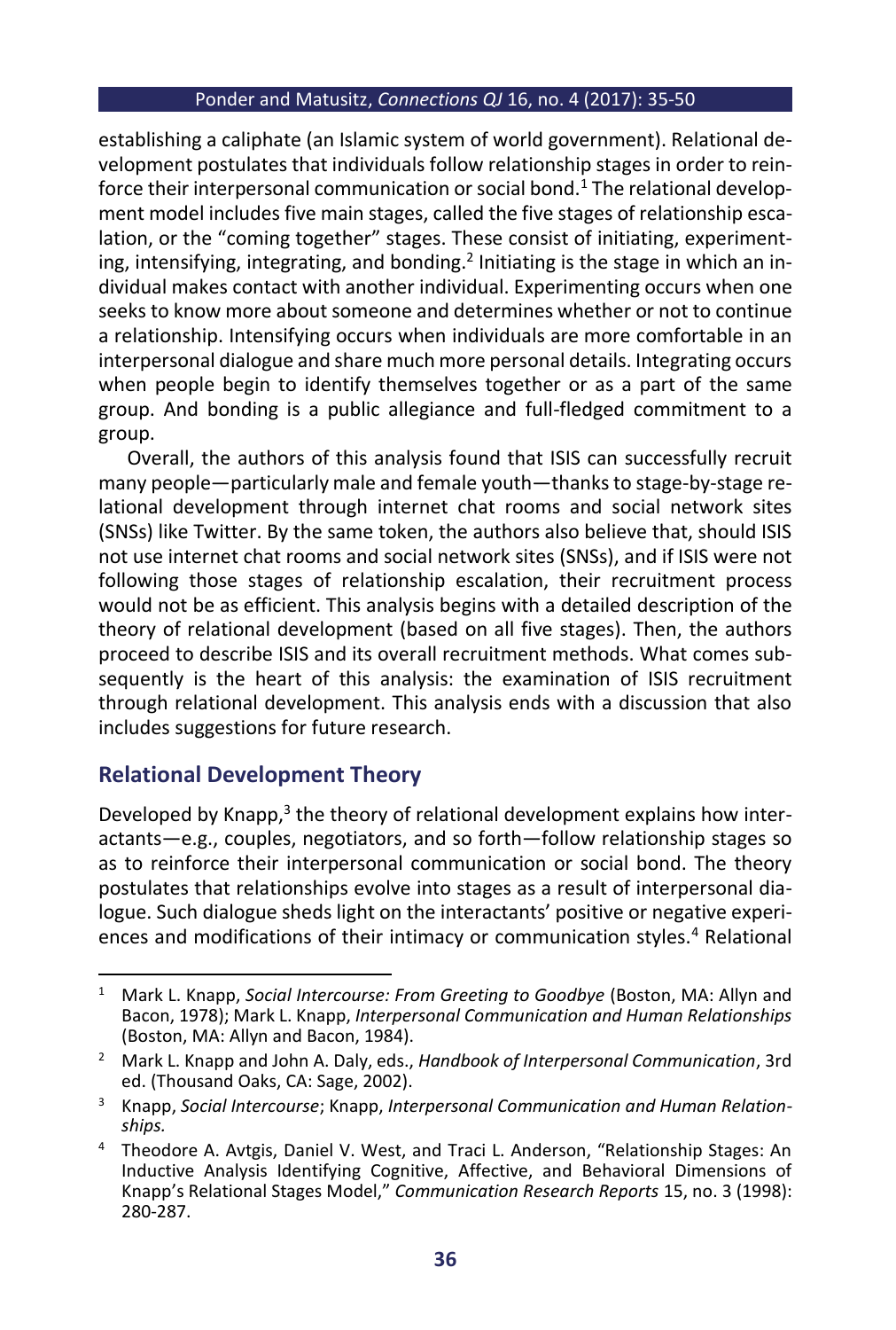development also rests on the premise that "relationships evolve into stages as a result of interpersonal dialogue." <sup>5</sup> The relational development model includes five main stages, called the five stages of relationship escalation, or the "coming together" stages. These consist of initiating, experimenting, intensifying, integrating, and bonding.<sup>6</sup> Although relationship escalation entails cycles of growing together, this would not work for relationships that are disintegrating.<sup>7</sup>

# *Initiating*

When developing relationships, unacquainted people start to have intentions, hopes, needs, desires, wishes, and beliefs in mind in order to guide their actions.<sup>8</sup> The first stage of relationship escalation or "coming together" is initiating: the stage in which an individual makes contact with another individual. At this stage, people acknowledge each other and start to share discourses. This stage is important because the first elements of knowledge about an individual, called "first impression," are formed in it. $9$  The concept of first impression has an intense impact on relational development: it influences the opinion about the quality of a person, often determines the destiny of a relationship (whether or not it will last), and persists for a long time in the mind of the other interactant – hence, the better the first impression, the more positive it will be perceived. Even though the impact of the first impression can be profound, it can be created within a fraction of a second, based mostly on how a person communicates or the external and physical traits of that person, such as his or her physical appearance, body language, and attire. 10

# *Experimenting*

According to Fox, Warber, and Makstaller, *experimenting* occurs when one seeks to know more about someone and determines whether or not to continue a

<sup>-</sup>5 Jonathan Matusitz, *Terrorism and Communication: A Critical Introduction* (Thousand Oaks, CA: Sage, 2012), quote on p. 365.

<sup>6</sup> Knapp and John A. Daly, eds., *Handbook of Interpersonal Communication*.

<sup>7</sup> Daniel J. Canary, Michael J. Cody, and Valerie L. Manusov, *Interpersonal Communication: A Goals Based Approach*, 4th ed. (New York: Bedford/St. Martin's, 2008).

<sup>8</sup> Dorothy Miell and Steve Duck, "Strategies in Developing Friendships," in *Friendship and Social Interaction*, ed. Valerian J. Derlega and Barbara A. Winstead (New York: Springer, 1986), 129-143.

<sup>9</sup> Michael Sunnafrank and Artemio Ramirez, Jr., "At First Sight: Persistent Relational Effects of Get-Acquainted Conversations," *Journal of Social and Personal Relationships* 21, no. 3 (2004): 361-379.

<sup>&</sup>lt;sup>10</sup> Christopher Y. Olivola and Alexander Todorov, "Elected in 100 milliseconds: Appearance-Based Trait Inferences and Voting," *Journal of Nonverbal Behavior* 34, no. 2 (2010): 83-110.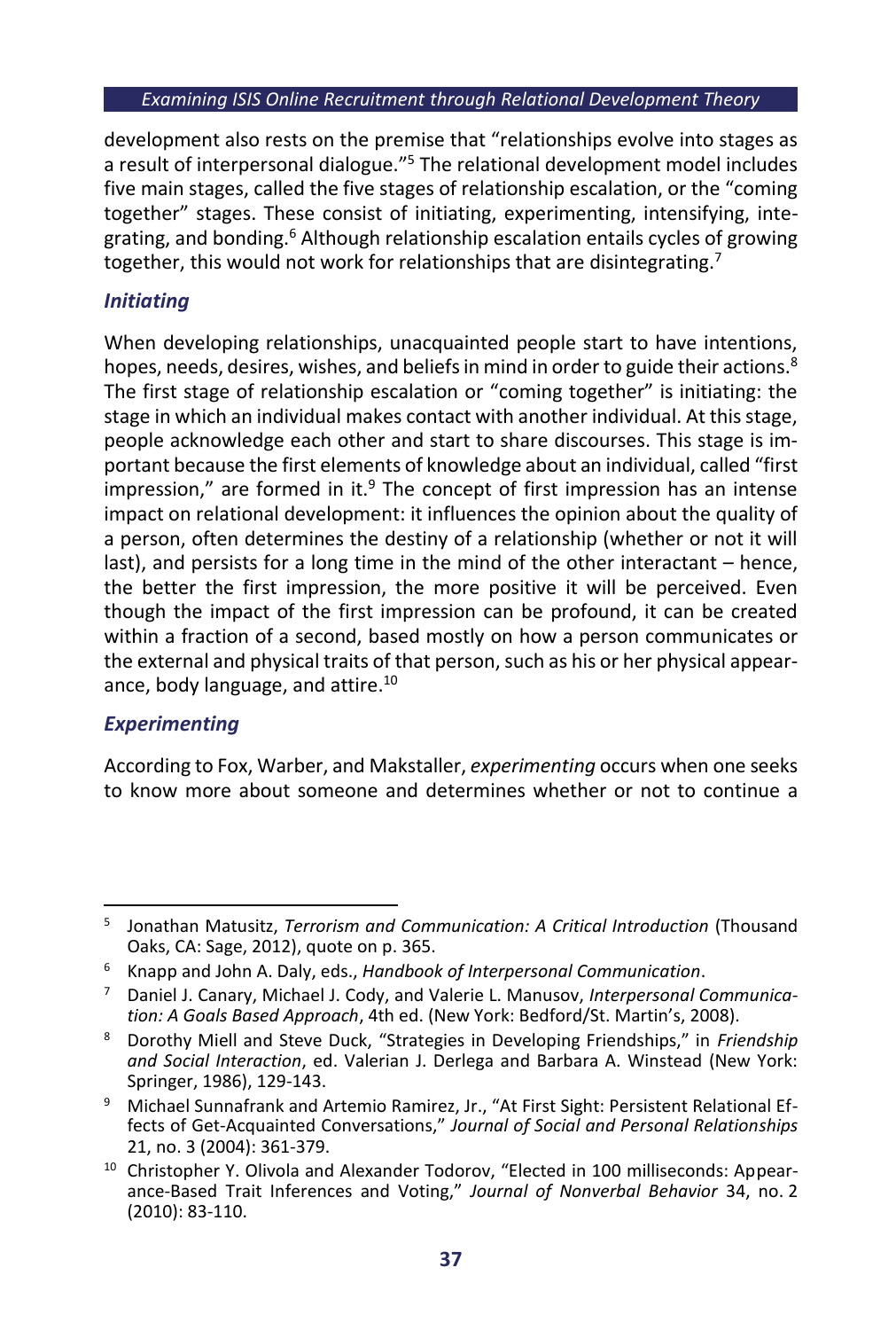relationship.<sup>11</sup> This stage commonly occurs shortly after the *initiating* phase. In the *experimenting* phase, people aim to gather information on one another by asking questions. They look for common interests through limited self-disclosure, while correcting possible mistakes made during the first impression (formed in the previous *initiating* stage). The knowledge exchanged in this stage includes personal interests.<sup>12</sup>

*Experimenting* is a probing stage in which people make a further evaluation of each other, which is what Knapp terms "trying to discover the unknown." 13 Welch and Rubin state that "communicators explore commonalities and generally increase breadth of topics, rarely delving into specific ones." <sup>14</sup> Small talk is highly representative of this stage as it gives interactants the possibility to reveal more details about each other and expand the current scope of the relationship. Knapp indicates that, at this stage, the relationship places limited demands on the interactants.<sup>15</sup>

## *Intensifying*

*Intensifying* occurs when individuals are more comfortable in an interpersonal dialogue. Fox et al. found that people often disclose more information during the *intensifying* phase; relationships, then, beginning to appear.<sup>16</sup> At this stage, the relationship status between individuals is labeled "close friends." Interaction has more self-disclosure (e.g., revealing more personal information) and intimate verbal and nonverbal actions (use of nicknames and compliments), informal speech, asking for favors, and so forth.<sup>17</sup> More direct expressions of commitment emerge. In a nutshell, interpersonal intimacy is finally formed: increased depth of disclosure is now happening and communication acknowledges the friendship that has developed.<sup>18</sup>

 $\overline{a}$ <sup>11</sup> Jesse Fox, Katie M. Warber, and Dana C. Makstaller, "The Role of Facebook in Romantic Relationship Development: An Exploration of Knapp's Relational Stage Model," *Journal of Social and Personal Relationships* 30, no. 6 (2013): 771-794.

<sup>&</sup>lt;sup>12</sup> Paul A. Mongeau and Mary Lynn Miller Henningsen, "Stage Theories of Relationship Development: Charting the Course of Interpersonal Communication," in *Engaging Theories in Interpersonal Communication: Multiple Perspectives*, ed. Leslie A. Baxter and Dawn O. Braithwaite (Thousand Oaks, CA: Sage, 2008), 363-375.

<sup>13</sup> Knapp, *Social Intercourse*, p. 21.

<sup>14</sup> S-A Welch and Rebecca B. Rubin, "Development of Relationship Stage Measures," *Communication Quarterly* 50, no. 1 (2002): 24-40, quote on p. 25.

<sup>15</sup> Knapp, *Interpersonal Communication and Human Relationships*.

<sup>&</sup>lt;sup>16</sup> Fox, Warber, and Makstaller, "The Role of Facebook in Romantic Relationship Development."

<sup>17</sup> Denise Haunani Solomon and Anita L. Vangelisti, "Relationship Development," in *Interpersonal Communication*, ed. Charles R. Berger (Berlin: De Gruyter Mouton, 2014), 347-369.

<sup>18</sup> Knapp, *Social Intercourse: From Greeting to Goodbye*.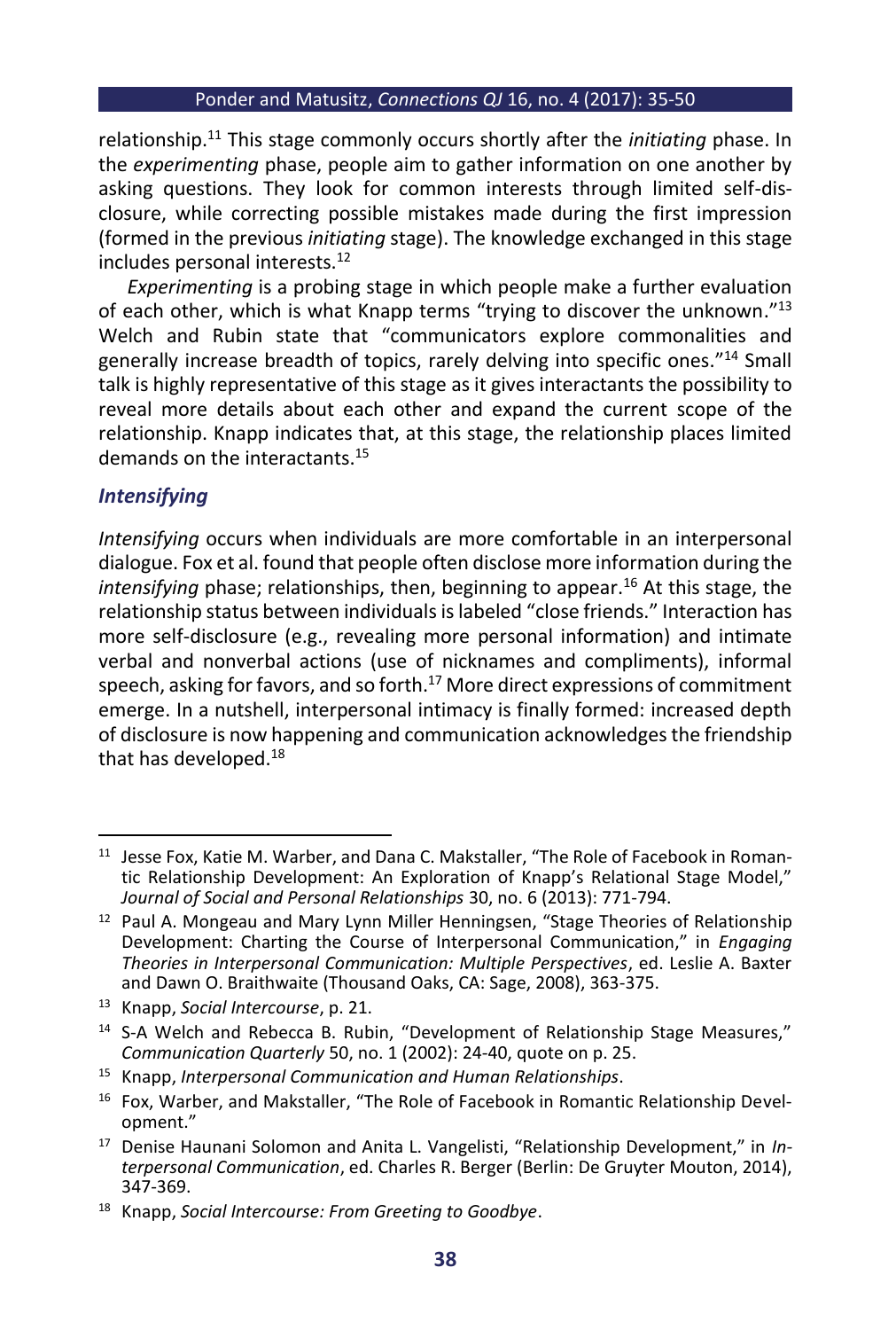## *Integrating*

*Integrating* occurs when people begin to identify themselves together or as a part of the same group. At this stage, tightly-knit groups emerge. The term "coupling" can be applied here: people start appearing similar (nonverbally) and think of themselves as friends.<sup>19</sup> They are akin in terms of attitudes, interests, and opinions. The relationship is now private and persistent: intimate information and secrets are frequently shared, and individuals exchange aspects of their social identity (e.g., in regards to friends, family, and living spaces).<sup>20</sup> People also "wear" each other's identity through intimate tokens. For example, through pictures and pins, they have reached a higher synchronicity in behavior. $21$ 

# *Bonding*

The *bonding* stage occurs when people start to identity with an individual or a group publicly. At this stage, the close relationship is represented by a formal, public commitment to the relationship or group affiliation—e.g., through a formal pledge, ceremony, or ritual—and the utmost level of empathy, trust, and intimacy.<sup>22</sup>

# **Islamic State of Iraq and al-Sham (ISIS)**

Occasionally called the Islamic State of Iraq and the Levant (ISIL) in the media, or simply the Islamic State, the Islamic State of Iraq and al-Sham (ISIS) is an extremist Muslim-based terrorist organization that has control of large expanses of territory in Iraq and Syria, as well as smaller areas in African countries such as Libya and Nigeria. ISIS is also active in parts of the world including Southeast Asia.<sup>23</sup> The roots of ISIS are based in Al Qaeda in Iraq (AQI), a terrorist group founded by Abu Musab al-Zarqawi, a Jordanian militant Islamist. In 2006, when Zarqawi was killed by U.S. and Iraqi forces, Abu Ayyoub al-Masri, an Egyptian, became the new leader, embracing the cause of what was then called the Islamic State of Iraq (ISI). In 2010, Abu-Bakr al-Baghdadi was announced as the newly proclaimed caliph – after the killing of Masri (the former leader), also by U.S. and

<sup>1</sup> <sup>19</sup> Welch and Rubin, "Development of Relationship Stage Measures."

 $20$  Darius K.-S. Chan and Grand H.-L. Cheng, "A Comparison of Offline and Online Friendship Qualities at Different Stages of Relationship Development," *Journal of Social and Personal Relationships* 21, no. 3 (2004): 305-320.

<sup>21</sup> Richard Moniz, Jo Henry, and Joe Eshleman, *Fundamentals for the Academic Liaison* (Chicago: American Library Association, 2014).

<sup>22</sup> Mark L. Knapp and Anita L. Vangelisti, *Interpersonal Communication and Human Relationships*, 6th ed. (Boston, MA: Pearson Education, 2008).

<sup>23</sup> Jay Sekulow, Jordan Sekulow, Robert W. Ash, and David French, *Rise of ISIS: A Threat We Can't Ignore* (Brentwood, TN: Howard Books, 2015); Ishaan Tharoor, "ISIS or ISIL? The Debate over What to Call Iraq's Terror Group," *The Washington Post*, June 18, 2014, p. A1.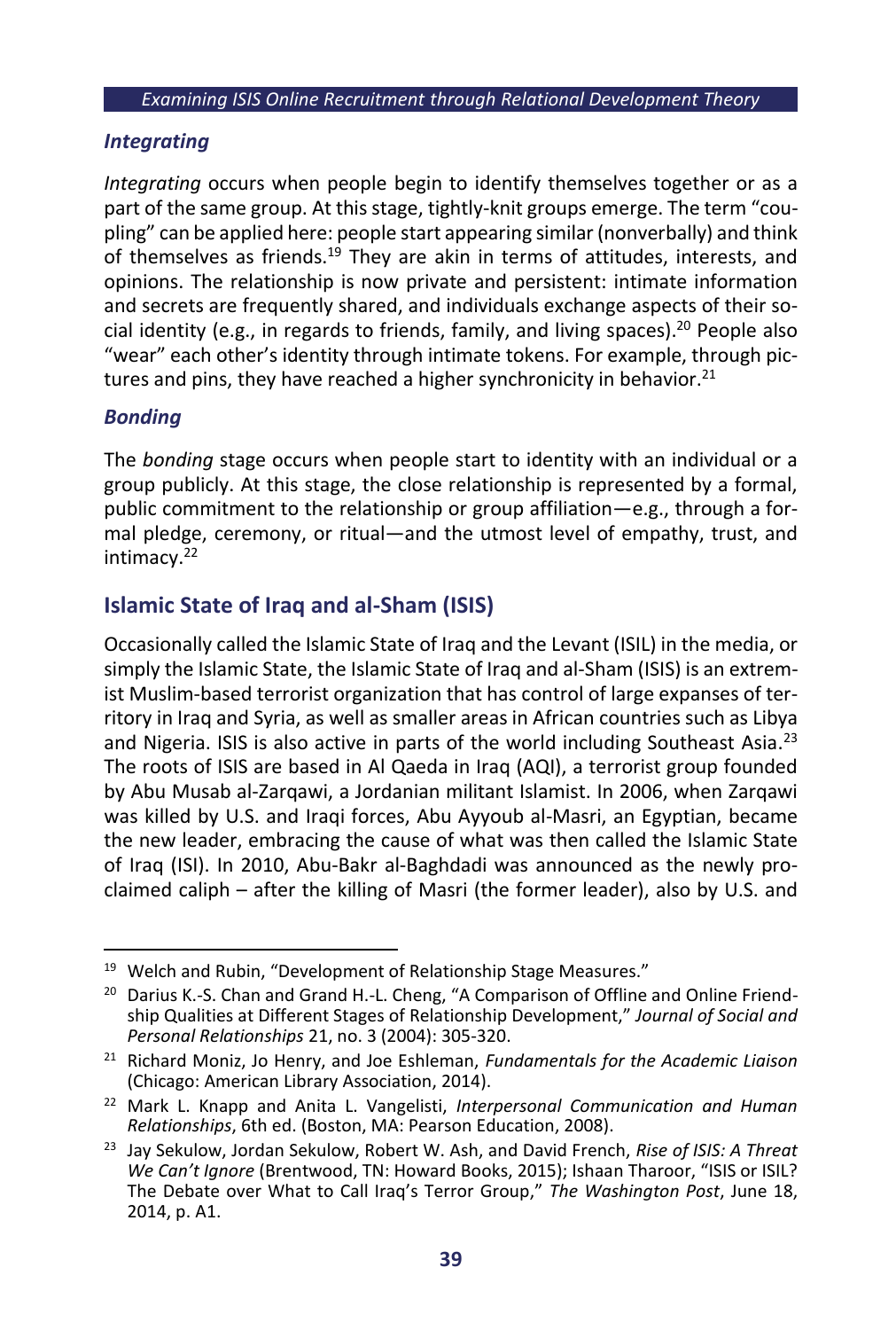Iraqi forces. In April 2013, Al-Baghdadi renamed the organization the Islamic State of Iraq and al-Sham.<sup>24</sup>

ISIS vehemently believes in establishing a caliphate. A caliphate is a worldwide Islamic State, like an Islamic system of world government.<sup>25</sup> This caliphate movement seeks to (1) revive the rule of the caliph (a supreme religious and political leader in Islam); (2) restore sharia (a body of Islamic law derived from the Qur'an and the hadiths) over both the ummah (the community of faithful Muslims) and non-Muslims all over the world; and (3) ultimately spread Islamic doctrine all over.<sup>26</sup> In order to achieve the caliphate, ISIS says it has been called by Allah to carry out large-scale, coordinated attacks against both Muslims and non-Muslims. Terrorist attacks tend to involve suicide bombings, car bombs, mass executions, torture, and beheadings. ISIS terrorism is often displayed publically. This is the ultimate objective of terrorism: to intimidate audiences into supporting, or not resisting, ISIS's rapid conquest and control of the world. ISIS's capture of the city of Mosul (in northern Iraq) on June 10th, 2014 testifies to the organization's daunting military strength.<sup>27</sup> The city of Mosul came to be considered ISIS's caliphate, or the Islamic State.

# *ISIS Recruitment*

Today, ISIS is one of the fastest-growing, most violent, and wealthiest terrorist organizations in the world.<sup>28</sup> ISIS firmly believes in the establishment of the caliphate and perpetrating jihad in the name of Allah. As Weiss and Hasan explain, "ISIS has destroyed the boundaries of contemporary nation-states and proclaimed itself the restorer of a lost Islamic empire." <sup>29</sup> ISIS relies heavily on its strategic communication campaign. ISIS leaders have proven to excel in the use of online social media for recruitment and propaganda, both of which are critical to the success and growth of the organization. They are highly skilled in grabbing the attention of the Western world: through online videos they promote horrid imagery and brutality to be seen by both the *ummah* (the community of faithful

<sup>1</sup> <sup>24</sup> Zana Khasraw Gulmohamad, "The Rise and Fall of the Islamic State of Iraq and Al-Sham (Levant) ISIS," *Global Security Studies* 5, no. 2 (2014): 10-21.

<sup>25</sup> Futoshi Matsumoto, "The World Order and a New "Behemoth"," *Asia-Pacific Review* 22, no. 1 (2015): 177-190.

<sup>26</sup> Guy Rodgers, *Understanding the Threat of Radical Islam* (Broomall, PA: National Highlights, 2012).

 $27$  Stansfield, "The Islamic State, the Kurdistan Region and the Future of Iraq: Assessing UK Policy Options," *International Affairs* 90, no. 6 (2014): 1329-1350.

<sup>&</sup>lt;sup>28</sup> Seongju Oh, Chaeyun Jung, and Taeseon Yoon, "Analysis of the Development of IS (Islamic State) in Its Relation to Conflicts within OIC (Organization of Islam Countries) by Using SPSS Statistical Program," *International Journal of Social Science and Humanity* 6, no. 10 (2016): 799-804.

<sup>29</sup> Michael Weiss and Hassan Hassan, *ISIS: Inside the Army of Terror* (New York: Regan Arts, 2015), quote on p. 8.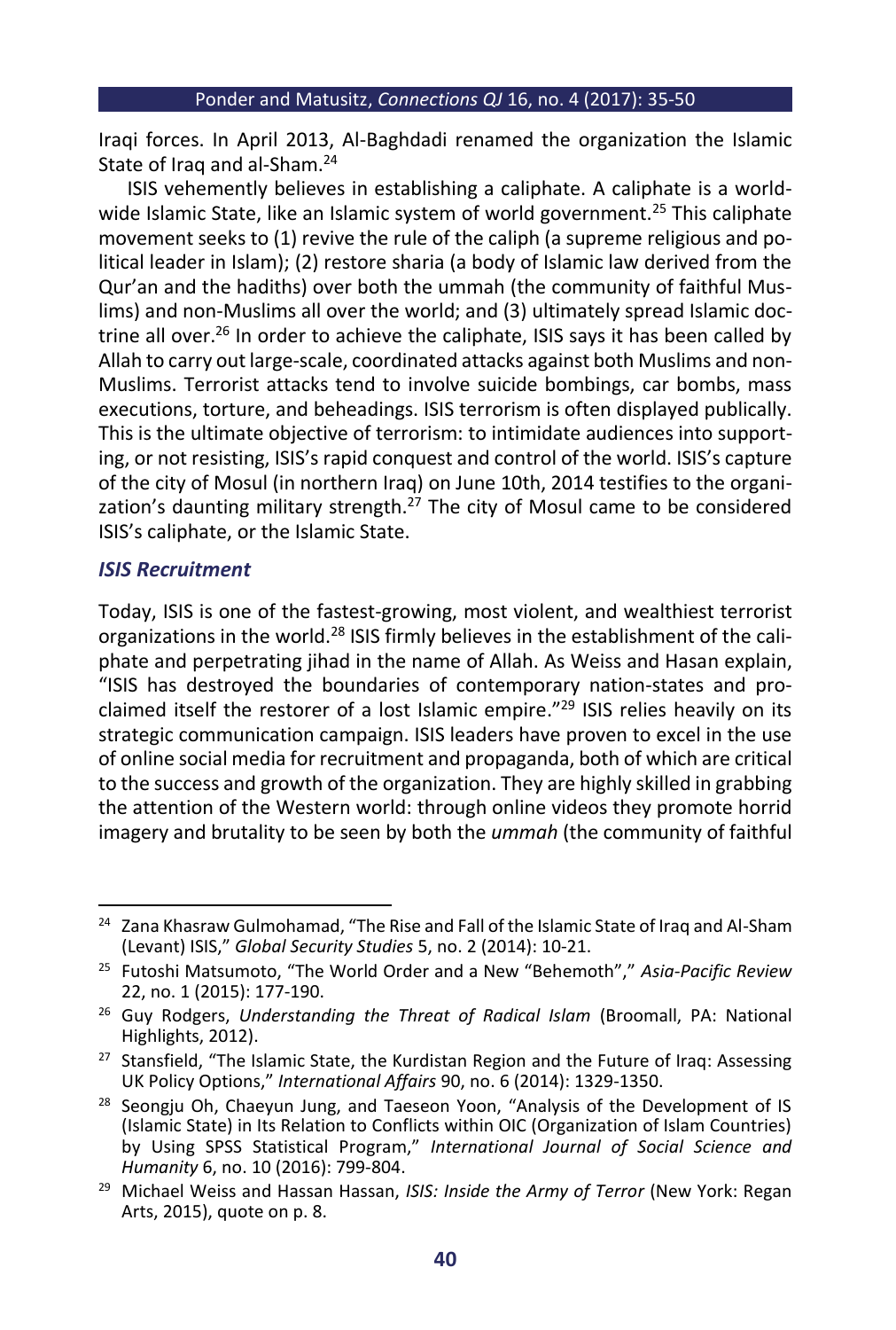Muslims) and the non-Muslim world.<sup>30</sup> While many view this brutality as grotesque, it unfortunately also projects the unprecedented power that ISIS pos $s^{6}$ sesses. $31$ 

# *ISIS and Social Network Sites (SNSs)*

There are three main narratives used by ISIS to appeal to its possible recruits. According to Gartenstein-Ross, the terrorist organization focuses mainly on the three following ideas: religious obligation, political grievances, and the success of the Islamic State. $32$  Regardless of gender and age, the most cited reason for joining ISIS is religious obligation or conviction. Many individuals are recruited online. Terrorist organizations also use prisons, religious institutions, and universities as recruitment grounds. Prisons in the Middle East have become much like academies for ISIS to recruit and train fighters.<sup>33</sup> Foreign fighters, particularly those living outside the Islamic State, are most often recruited via propaganda through online strategic messaging, social media, and chat rooms. These techniques are often used for recruiting those who will not likely come in physical contact with ISIS fighters.<sup>34</sup> According to Nissen, the main ISIS social media objectives are as follows:

- to bring attention to the caliphate message through social network sites (SNSs). SNSs give ISIS international attention
- raising financial support
- bringing together like-minded supporters
- $\bullet$  recruiting and converting new members.  $35$

Twitter is a major communication campaign source for ISIS. Even though Twitter suspended 125,000 ISIS-related accounts in February 2016,<sup>36</sup> ISIS is always able to circumvent "filters" and create other Twitter profiles. One of ISIS's successful SNS undertakings is a Twitter app called *The Dawn of Glad Tidings*, or just *Dawn*. The app is a real ISIS product promoted by talented SNS users. It serves to keep the world abreast on the terrorist organization's latest exploits or

- <sup>32</sup> Gartenstein-Ross, "Testimony."
- <sup>33</sup> Weiss and Hassan, *ISIS: Inside the Army of Terror*.
- <sup>34</sup> Gartenstein-Ross, "Testimony."

<sup>1</sup> <sup>30</sup> C. Akça Ataç, "A Comparative Civilizational Reading for the Middle East and Turkey's New Role in It," *Global Change, Peace & Security* 28, no. 1 (2016): 99-115.

<sup>&</sup>lt;sup>31</sup> Daveed Gartenstein-Ross, "Testimony to the Committee on Homeland Security and Governmental Affairs, United States Senate," in *Jihad 2.0: Social Media in the Next Evolution of Terrorist Recruitment*, S. Hrg. 114–438 (Washington, D.C.: U.S. Government Publishing Office, 2016), 12-21, https://www.hsdl.org/?abstract& did=798565.

 $35$  Thomas Elkjer Nissen, "Terror.com – IS's Social Media Warfare in Syria and Iraq," *Contemporary Conflicts* 2, no. 2 (2014): 1-8.

<sup>&</sup>lt;sup>36</sup> Jessica Guynn and Elizabeth Weise, "Twitter Suspends 125,000 ISIL-related Accounts," *USA Today*, February 5, 2016, p. A1.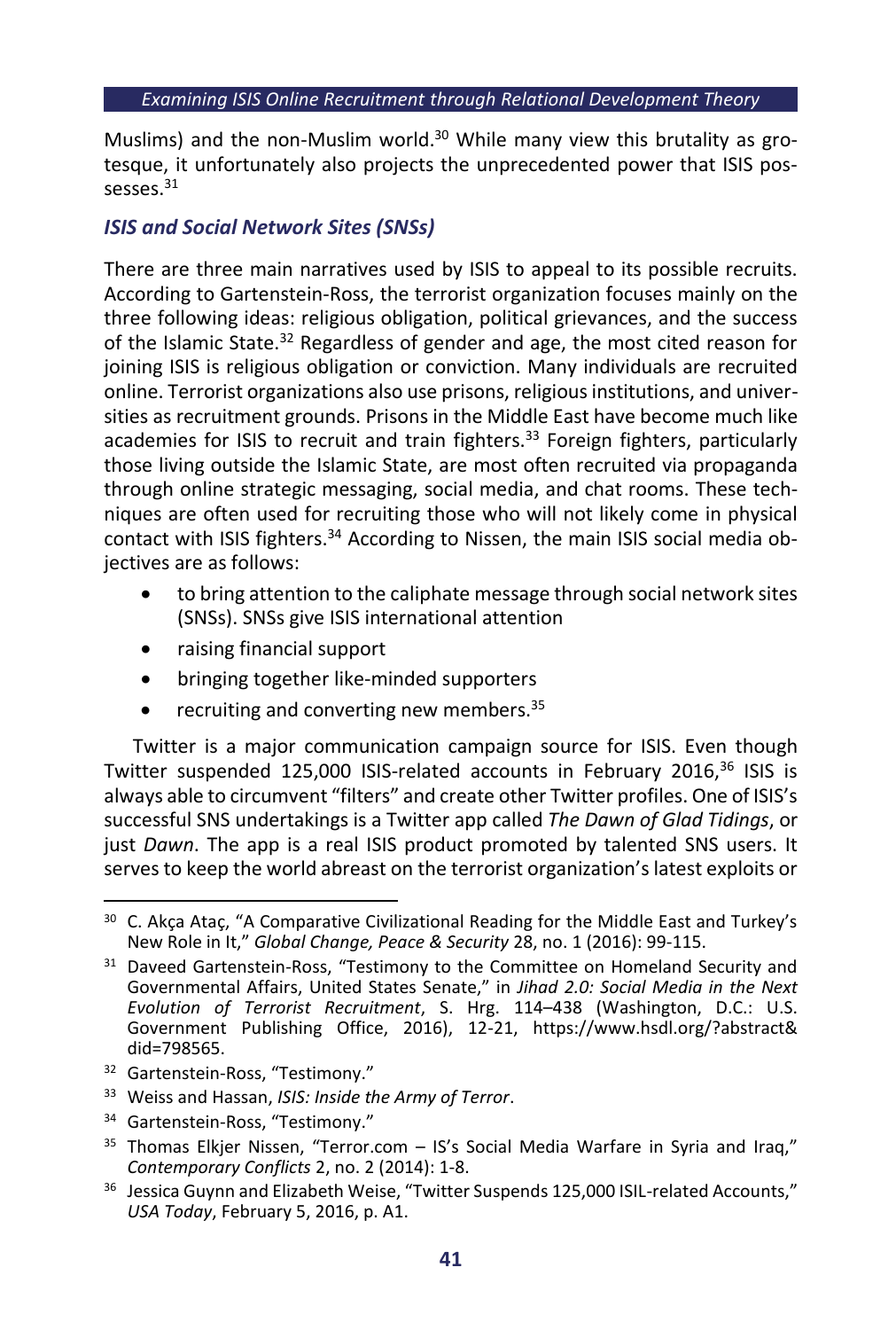imminent actions.<sup>37</sup> Another well-known ISIS twitter account is called *Islamic State Media*, in which the organization brags about exterminating atheists, female drivers, Shia Muslims, the Kurds, and the Jews.

The organization sends out series of tweets to spread their messages and warnings, along with pictures. Like many individuals or groups whose goal is to increase followers, they have set up "fake" followers' accounts. This serves to motivate real followers to join their accounts.<sup>38</sup> ISIS also employs the use of Facebook, Instagram, Skype, and YouTube. Such SNSs are typically used to engage in conversation with possible recruits. They develop an interpersonal dialogue with potential Muslim brothers and sisters. There are numerous videos online that spread ISIS's messages, goals, and rituals such as beheadings. This terrorist organization also publishes its own publication, *Dabiq*. To be more precise, *Dabiq* is a monthly online magazine (50-60 pages) that extolls the virtues of sharia and jihad and pays tributes to the martyrs who died in holy war.<sup>39</sup> As Nissen explains, ISIS "utilizes techniques normally associated with political campaigning, e.g. by sounding out possible support through feedback on potential ideas, terms and graphics." <sup>40</sup> The group "campaigns" online by spreading awareness of its cause and organization via social media, articles, videos, and websites – all useful tools put to use so as to recruit individuals to join the fight.

## *ISIS Recruitment of Females*

1

The youth is particularly targeted for recruitment by ISIS for several key reasons. After all, young recruits provide clean records and cultural acclimation that benefit leaders because they draw less suspicion.<sup>41</sup> Another benefit of using youth is that, if caught by the authorities, they may receive lighter punishment because of their young age. While male youth have served as the primary target for recruitment, there has recently been a rise in female recruitment. <sup>42</sup> Females are most commonly recruited in active online chat rooms and various SNSs. This is a much more convenient platform for recruitment in comparison with recruitment methods in the 1990s, when terrorist recruiters had to rely more on face-to-face interactions.<sup>43</sup>

<sup>37</sup> J.M. Berger, "How ISIS Games Twitter," *The Atlantic*, June 16, 2014, p. A1.

<sup>&</sup>lt;sup>38</sup> Nissen, "Terror.com – IS's Social Media Warfare in Syria and Iraq."

<sup>&</sup>lt;sup>39</sup> Till F. Paasche and Michael M. Gunter, "Revisiting Western Strategies against the Islamic State in Iraq and Syria," *The Middle East Journal* 70, no. 1 (2016): 9-29.

<sup>40</sup> Nissen, "Terror.com ̶ IS's Social Media Warfare in Syria and Iraq," p. 3.

<sup>41</sup> Seong Hun Yu and Omar Sultan Haque, "Vulnerabilities among Young Westerners Joining ISIS," *The Brown University Child and Adolescent Behavior Letter* 32, no. 2 (2016): 1-6.

<sup>42</sup> Thomas R. McCabe, "A Strategy for the ISIS Foreign Fighter Threat," *Orbis* 60, no. 1 (2016): 140-153.

<sup>&</sup>lt;sup>43</sup> Mia M. Bloom, "In Defense of Honor: Women and Terrorist Recruitment on the Internet," *Journal of Postcolonial Cultures and Societies* 4, no. 1 (2013): 150-195.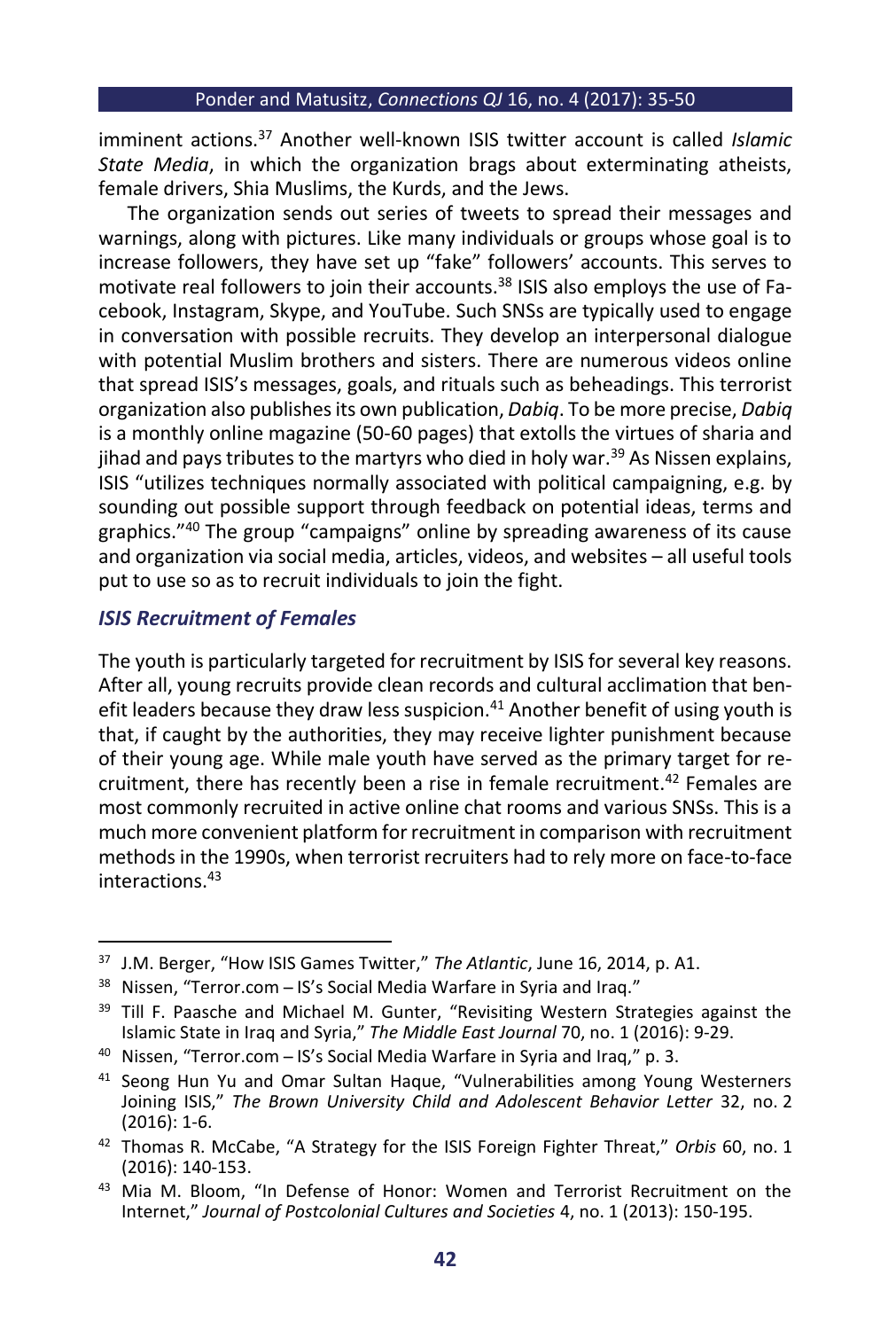While many females feel compelled to join ISIS for religious reasons, there are scores of women influenced by personal wants and needs. As Sherwood contends, "some young women were offered financial incentives, such as travel expenses or compensation for bearing children by ISIS." <sup>44</sup> These females are also typically promised acceptance, sisterhood, and love. Men often chat with these female recruits, developing a relationship with them. Once recruited, they are expected to marry and bear children to secure the future of the organization.<sup>45</sup> There has been a dramatic rise in the travel of Western women, mostly European, to the Middle East. Unfortunately, many girls who are targeted and recruited are between the ages of 16 and 24, but girls as young as 13 have also been identified. <sup>46</sup> As Thomas Samuel puts it,

these groups attract youths by exploiting their vulnerabilities and providing them with a sense of identity, belonging and cohesiveness. Over a period of time, in a troubled environment, these youth begins to define their identity with that of the group and its struggle.<sup>47</sup>

## *A Solution to Youth's Identity Crisis*

A certain number of youths today—even those living in Europe and North America—have an identity crisis: they struggle with unemployment, despair, and what they perceive as social rejection.<sup>48</sup> This makes them particularly ripe for ISIS recruitment. Young folks living in poverty are also a chief focus for ISIS. To these youths, ISIS seems to offer perspective, a sense of belonging and fraternity, and, of course, adventure, bravery, and martyrdom. ISIS-inspired jihad provides an unparalleled substitute for drugs and everyday crime, and an unconventional global movement with clear and straightforward rules.<sup>49</sup> According to Stern, since the 9/11 terrorist attacks, a significant minority of Western youth have joined the jihadist movement as a result of feelings of humiliation.<sup>50</sup> They feel

<sup>-</sup><sup>44</sup> Harriet Sherwood, Sandra Laville, Kim Willsher, Ben Knight, Maddy French, and Lauren Gambino, "Schoolgirl Jihadist: The Female Islamists Leaving Home to Join Isis Fighters," *The Guardian*, September 29, 2014, p. A1.

<sup>45</sup> Bloom, "In Defense of Honor: Women and Terrorist Recruitment on the Internet."

<sup>46</sup> Sherwood et al., "Schoolgirl Jihadist."

<sup>47</sup> Thomas Koruth Samuel, "The Lure of Youth into Terrorism," *SEARCCT's Selection of Articles* 2 (2011): 107-119, quote on p. 109, http://www.searcct.gov.my/publications/ our-publications?id=55.

<sup>48</sup> Alex S. Wilner and Claire-Jehanne Dubouloz, "Homegrown Terrorism and Transformative Learning: An Interdisciplinary Approach to Understanding Radicalization," *Global Change, Peace & Security* 22, no. 1 (2010): 33-51.

<sup>49</sup> Rik Coolsaet, *What Drives Europeans to Syria, and to IS? Insights from the Belgian Case* (Brussels: Royal Institute for International Relations, 2015), http://www.egmontinstitute.be/what-drives-europeans-to-syria-and-to-is-insightsfrom-the-belgian-case/.

<sup>50</sup> Jessica Stern, "Militant Groups: Beneath Bombast and Bombs, a Cauldron of Humiliation," *Los Angeles Times*, June 6, 2004, p. A1.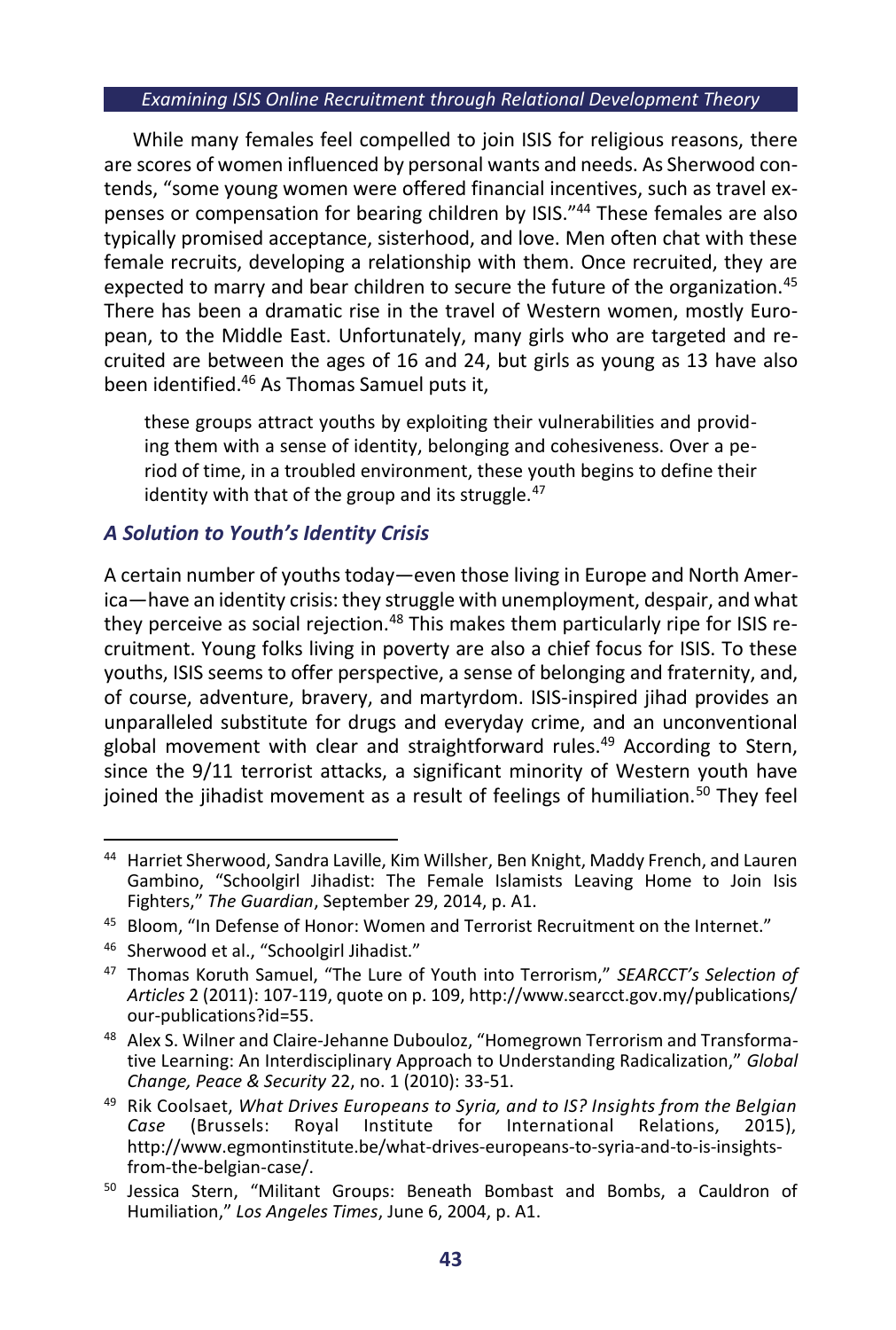that the West has overpowered them and purposefully humiliated them; leading them to take up arms and fight. Stern also points out that, for a holy war, jihadist groups need young people who feel humiliated and at a loss.<sup>51</sup> Once these impressionable recruits appear, they become leaders who emerge and, in turn, take advantage of other fragile people. This is how ISIS befriends and recruits individuals so as to establish their loyalty to the group.

# **Examining ISIS Recruitment through Relational Development Theory**

The theory of relational development is applied to the process by which ISIS recruits people around the world. More precisely, this analysis correlates five stages of relationship escalation to the efforts ISIS has made to gain support and followers. We dissect each stage of the theory and apply it to the way ISIS communicates with people around the world in an attempt to spread its propaganda and gain support. It is important to note that such ISIS recruitment model takes places not only in the Middle East but also in the Western world.<sup>52</sup>

# *Initiating*

 $\ddot{\phantom{a}}$ 

The *initiating* phase is arguably the most important phase: the communicative aspect of recruitment has just begun. The recruiter or sympathizer makes contact with an individual or possible recruit. At this phase, people acknowledge each other and start to share discourses. Today, it has become more common to initiate discourses online through SNSs – rather than in person in a face-to-face setting. Through online chat rooms, Facebook, and Twitter, ISIS runs websites and magazines that all play a role in making a positive "first impression."

*Dabiq*, the ISIS-run magazine, has been able to cast out the positive "first impression" that ISIS desired. The monthly magazine is well put together and tries to appeal to the Western youth. Indeed, *Dabiq* articles are written in perfect English, contain many beautiful, colored images, and display glorious-looking fighters on top of Toyota trucks.<sup>53</sup> Through *Dabiq* and various SNSs, ISIS uses the World Wide Web and the deep web—when the content on the World Wide Web cannot be easily found by standard search engines  $54$ —to promote jihad, glorify the caliphate, and promise the rewards from Allah (e.g., the afterlife, with its virgins and servants, as well as the peaceful setting with waterfalls and lounging

<sup>51</sup> Stern, "Militant Groups: Beneath Bombast and Bombs."

<sup>52</sup> Xu Zhang and Lea Hellmueller, "Transnational Media Coverage of the ISIS Threat: A Global Perspective?" *International Journal of Communication* 10 (2016): 766-785.

<sup>53</sup> Matthew Mosk, Brian Ross, and Alex Hosenball, "US Officials Ask How ISIS Got So Many Toyota Trucks," *ABC News*, October 6, 2015, https://abcnews.go.com/ International/us-officials-isis-toyota-trucks/story?id=34266539 (April 6, 2017).

<sup>54</sup> Mhamed Zineddine, "Search Engines Crawling Process Optimization: A Webserver Approach," *Internet Research* 26, no. 1 (2016): 311-331.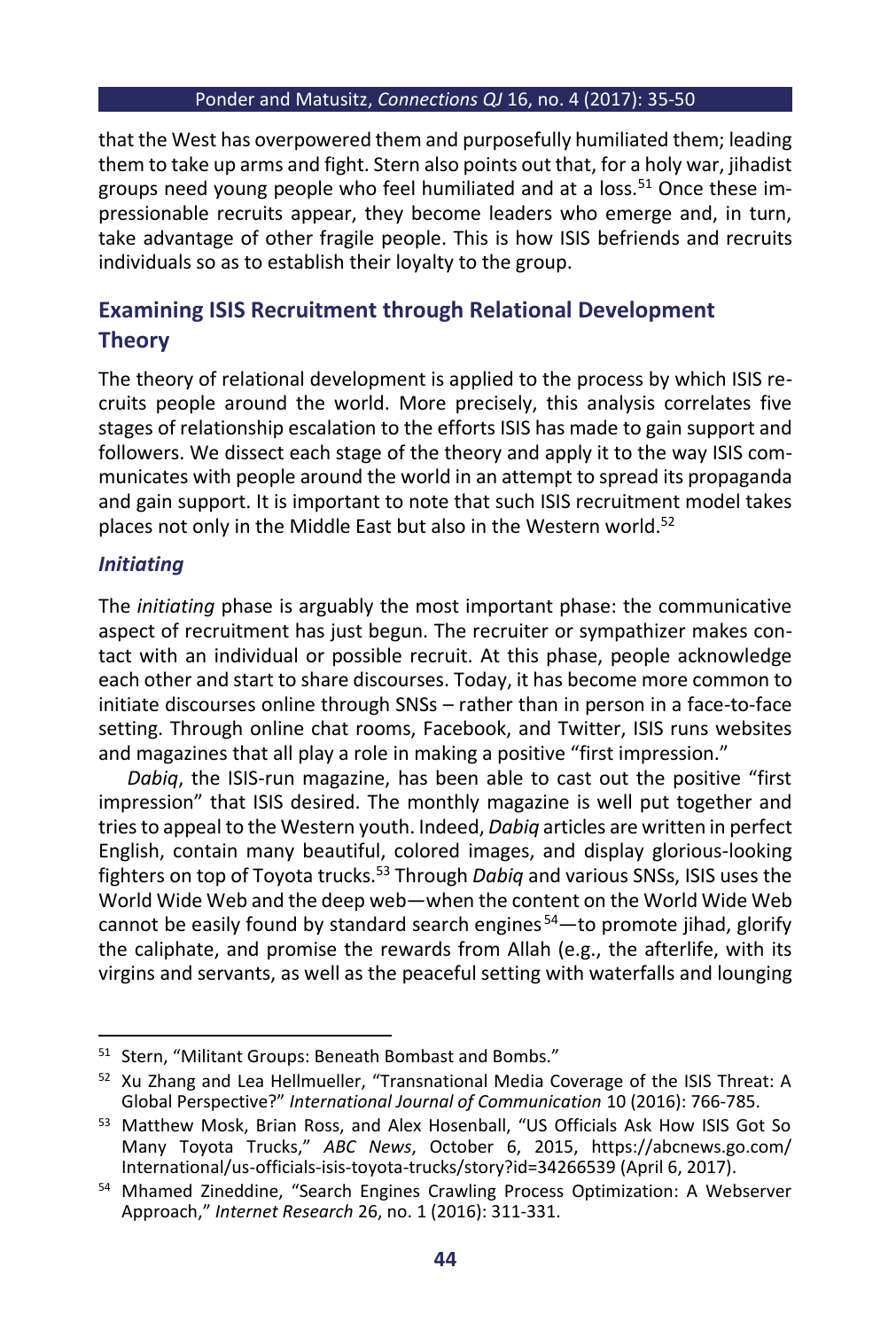lions in their visuals).<sup>55</sup> In the *initiating* phase, this first contact can also be initiated by the inquisitive online user; here, an individual contacts a person whom he or she thinks is affiliated with ISIS. For those users who have signed up to ISIS-related SNSs, ISIS tweets include links, hashtags, and images. The same content is often tweeted by other users' twitter accounts.<sup>56</sup>

Writing for *The Times of India*, Hafeez explains how Arif Majeed, then 23 year-old in 2014, initiated contact with an ISIS recruiter on an internet chat room.<sup>57</sup> As Hafeez continues, Arif Majeed "told interrogators that his indoctrination began after he visited an internet chat room. He was inspired to join the terrorist group and given the phone number of a person, whose men picked him up from Mosul in Iraq."<sup>58</sup> Such impressionable youth often use SNSs or chat rooms to open communication. Hence, the better the recruiter's first impression, the higher the number of possible future ISIS brothers and sisters. In order to be successful, the recruiter must exhibit charisma.

### *Experimenting*

*Experimenting is* the second stage. This stage emerges after the recruiter's first impression is made and the interactants decide to pursue communication further. Once contact with a recruiter has begun, the potential recruit wants to know more about the cause. Often, many questions will be asked (from both sides) during online chats or through SNS posts. As was the case with Arif Majeed, a potential recruit may ask questions in regards to ISIS lifestyle or what it is like to train and die for Allah.<sup>59</sup> This stage consists mostly of small talk. In regards to the aforementioned Twitter app that ISIS created—*The Dawn of Glad Tidings* or simply *Dawn*—countless users can sign up for the app (on the internet or on their smartphones). When a user downloads the app, ISIS immediately asks some personal questions.<sup>60</sup> This is a reflection of the *experimenting* phase right there.

During this information-gathering phase, ISIS recruiters tend to paint a picturesque lifestyle of the jihadist cause and all that it has to offer. They tell the possible recruits anything and everything they want to hear in order to gain their attention and support. For example, a recruiter increases positivity during interpersonal dialogue by exaggerating the praise and acceptance that one will find after joining ISIS ranks (because of the commitment to Allah). They may also increase positivity by promising love, sister or brotherhood, and compensation.

-

<sup>55</sup> Harry E. Wedeck and Wade Baskin, *Dictionary of Pagan Religions* (New York: Philosophical Library, 2015).

<sup>56</sup> Berger, "How ISIS Games Twitter."

<sup>57</sup> Mateen Hafeez, "Radicalized on Net Chat Room, Given Mosul Contact: ISIS Man," *The Times of India*, November 30, 2014, p. A1.

<sup>58</sup> Hafeez, "Radicalized on Net Chat Room," p. A1.

<sup>59</sup> Hafeez, "Radicalized on Net Chat Room."

<sup>&</sup>lt;sup>60</sup> Berger, "How ISIS Games Twitter."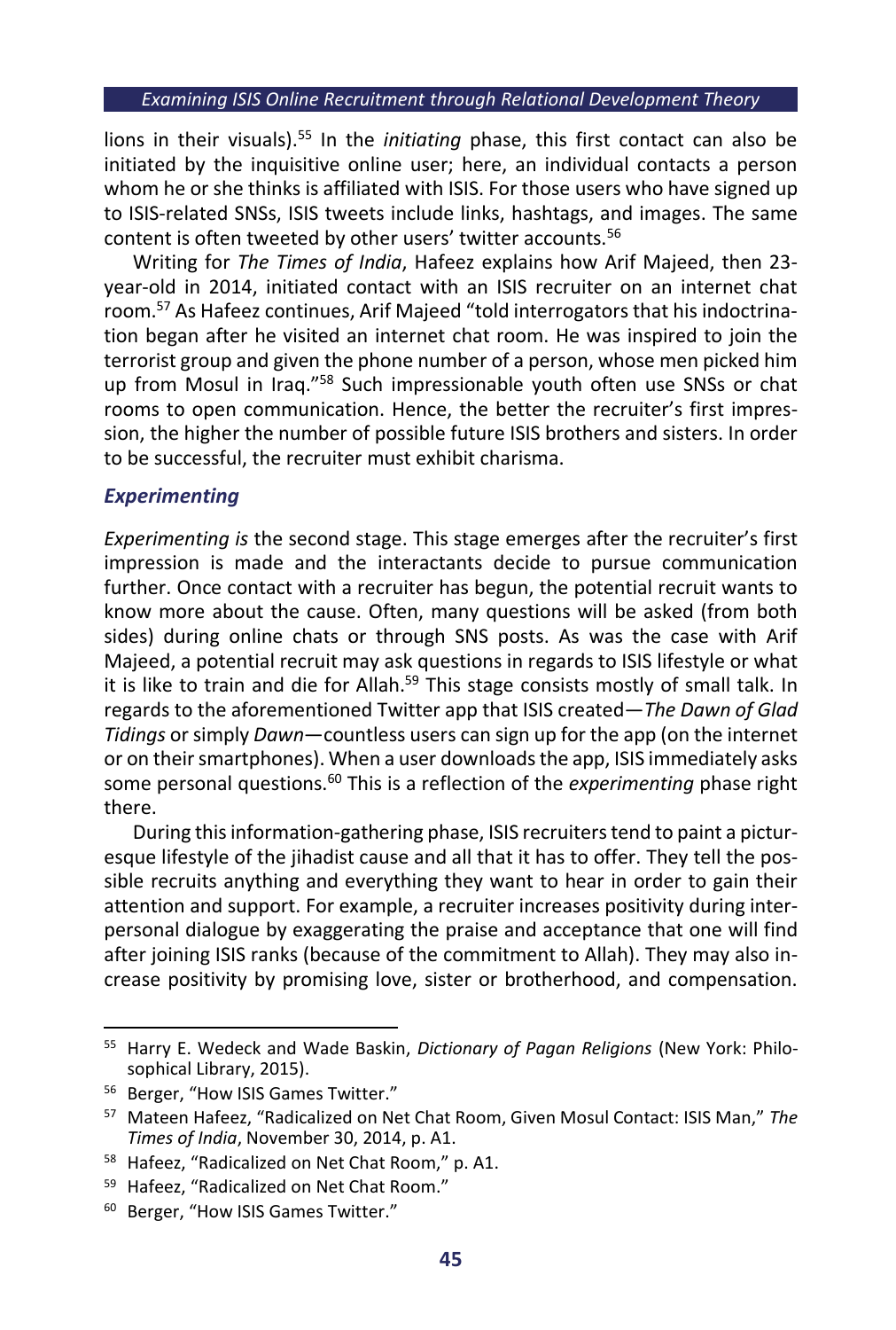*Dabiq* clearly describes how ISIS has an astronomical amount of material wealth: in addition to building five-star hotels in Mosul, the organization gives a salary and a villa with a pool to committed mujahedin. Lastly, *Dabiq* explains how ISIS offers new recruits the possibility of exerting power over others and even sadism in the name of Allah.<sup>61</sup>

During the *experimenting* phase, people evaluate whether or not they should progress with the relationship. According to Driscoll, a woman who went undercover online was contacted by an ISIS fighter whose goal was to recruit her. He repeatedly showered her with compliments and claimed that "when you get here, you'll be treated like a princess."<sup>62</sup> By inculcating such ideas into the minds of potentially new recruits, the ISIS radicalizer can portray a paradisiacal lifestyle for successful martyrs and, as a result, can easily influence them to move into the next phase. Not only do they advertise the ideal life; they also depict the afterlife as a bliss in *Janna* (heavenly garden).<sup>63</sup>

#### *Intensifying*

1

During the *intensifying* phase, ISIS recruiters have already solidified contact with people through SNSs or internet chat rooms. Put another way, ISIS has now developed a comfortable dialogue in which they are beginning to form what seems to be a long-lasting relationship. Skype is another common tool that is of utmost importance in this phase because the people involved are now willing to expose themselves visually; this proves that they have progressed to a phase in which they are now feeling more relaxed and are sharing more personal information such as hurtful experiences.<sup>64</sup> An example is Abdelaziz Kuwan, a teenager from Bahrain, who made the decision to join ISIS in 2014 after spending months interacting via Skype with "some of the brothers" in Syria.<sup>65</sup> What this anecdote also demonstrates is that, at this stage, interactants are no longer engaging in small talk, but are becoming more serious. ISIS feeds people with false promises during this information exchange in order to promote a positive experience. These recruiters prey on the individual's insecurities and needs, using the disclosure of information in order to manipulate the person.

At this point, ISIS recruiters are strongly reassuring the individual to join their organization and their relationships are becoming more intimate in nature. Abdelaziz was encouraged to travel to Syria to join the fight. He managed to con-

<sup>61</sup> Heather Saul, "ISIS Opens 262-room Luxury Hotel in Mosul," *Independent*, May 6, 2015, p. A1.

 $62$  Margarette Driscoll, "My ISIS Boyfriend: A Reporter's Undercover Life with a Terrorist," *New York Post*, March 7, 2015, p. A1.

<sup>63</sup> Jonathan Matusitz, *Symbolism in Terrorism: Motivation, Communication, and Behavior* (Lanham, MD: Rowman & Littlefield, 2014).

<sup>64</sup> Joshua R. Pederson and Rachel M. McLaren, "Managing Information Following Hurtful Experiences: How Personal Network Members Negotiate Private Information," *Journal of Social and Personal Relationships* 33, no. 7 (2015): 961-983.

<sup>65</sup> Weiss and Hassan, *ISIS: Inside the Army of Terror*.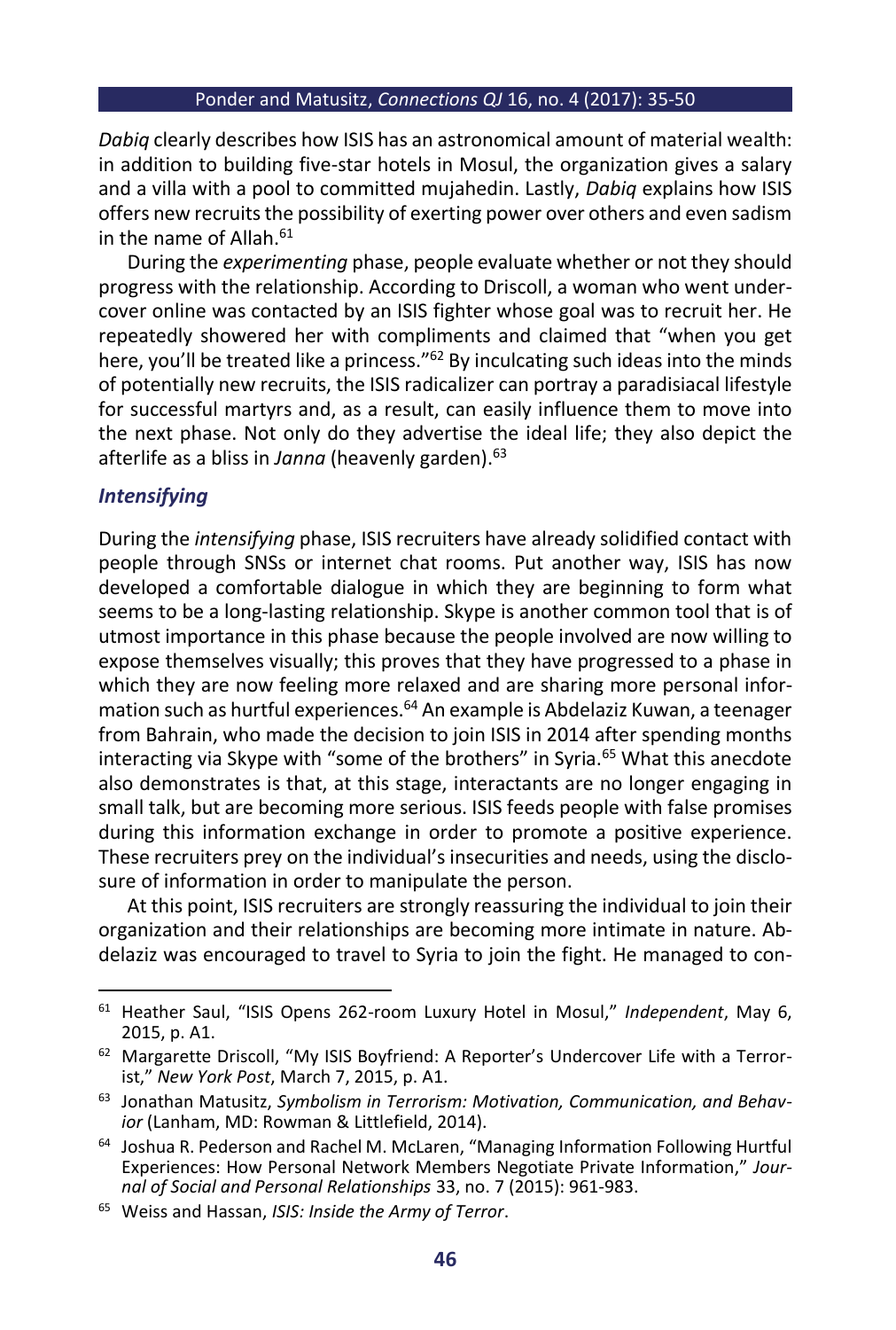vince his mother to give his passport back.<sup>66</sup> In this stage, females are also prone to engaging in a "romantic type" relationship online with an ISIS member—a phenomenon called "love jihad" <sup>67</sup> — which facilitates the advancement to the last two stages: the *integrating* and *bonding* stages. At the same time, recruiters avoid discussing the horrors and potential risks that many face after choosing to join ISIS. Most women are reeled in by the communication about acceptance, love, and praise. However, like most recruits, they are left in the dark regarding their actual rights, living arrangements, and lack of freedom they will face after traveling to Syria or Iraq.<sup>68</sup> The *intensifying* stage is important to the recruitment process because it enables ISIS recruiters to manipulate individuals into believing that their troubles will be gone once they have joined the organization.

After researching many articles about these ISIS recruiters, it was obvious that many ISIS recruitment methods have similar patterns of answers and shooting down of any negativity (while replacing the negative concerns with positive encouragement). ISIS recruiters use encouragement to persuade the recruit – e.g. by uttering short and simple, but convincing statements such as "Many people make this journey every day," "It's not the first time nations have plotted against the believers," "Go to Sham (Syria) for it is the best of Allah's lands on earth," and "It is necessary to live under the caliphate."<sup>69</sup> Recruiters have even encouraged curious online users to have a conversation with their loved ones to see where they stand and make a possible attempt to recruit them to come along with them. In other instances, recruiters have also managed to convince youth to disappear so as to avoid detection or arrest. Young Western women, in particular, have been at risk. This was the case with three girls who disappeared from the United Kingdom and were found to have traveled to Turkey in order to cross the Syrian border. They had been persuaded to join the cause as a result of months of online interaction with ISIS 70

## *Integrating*

In this context, *integrating* is the successful recruitment itself, whereby new recruits emigrate to Syria or Iraq to join ISIS. Once recruited, individuals begin to identify themselves as part of the jihadist cause. Through numerous interactions with ISIS on the ground, they begin to identify as "we" or "us" and associate with the terrorist group. In the ISIS environment, integrating implies an "us vs. them" orientation. Both verbal and physical interactions have now become much more

<sup>1</sup> <sup>66</sup> Pederson and McLaren, "Managing Information Following Hurtful Experiences."

 $67$  Kishalaya Mukhopadhay, "Queering the Narrative: Can the Subaltern Sex Speak?" *Economic & Political Weekly* 51, no. 2 (2016): 20-23.

<sup>&</sup>lt;sup>68</sup> Zainab Salbi, "Rape Survivor Who Escaped ISIS Discusses Torture She Was Subjected to," *The New York Times*, June 23, 2015, p. A1.

<sup>&</sup>lt;sup>69</sup> Tom Whitehead, "Secret Cell of British Muslim Women Encouraging Others to Join Islamic State Exposed," *The Telegraph*, November 23, 2015, p. A1.

<sup>70</sup> Josh Halliday, Aisha Gani, and Vikram Dodd, "UK Police Launch Hunt for London Schoolgirls Feared to Have Fled to Syria," *The Guardian*, February 20, 2015, p. A1.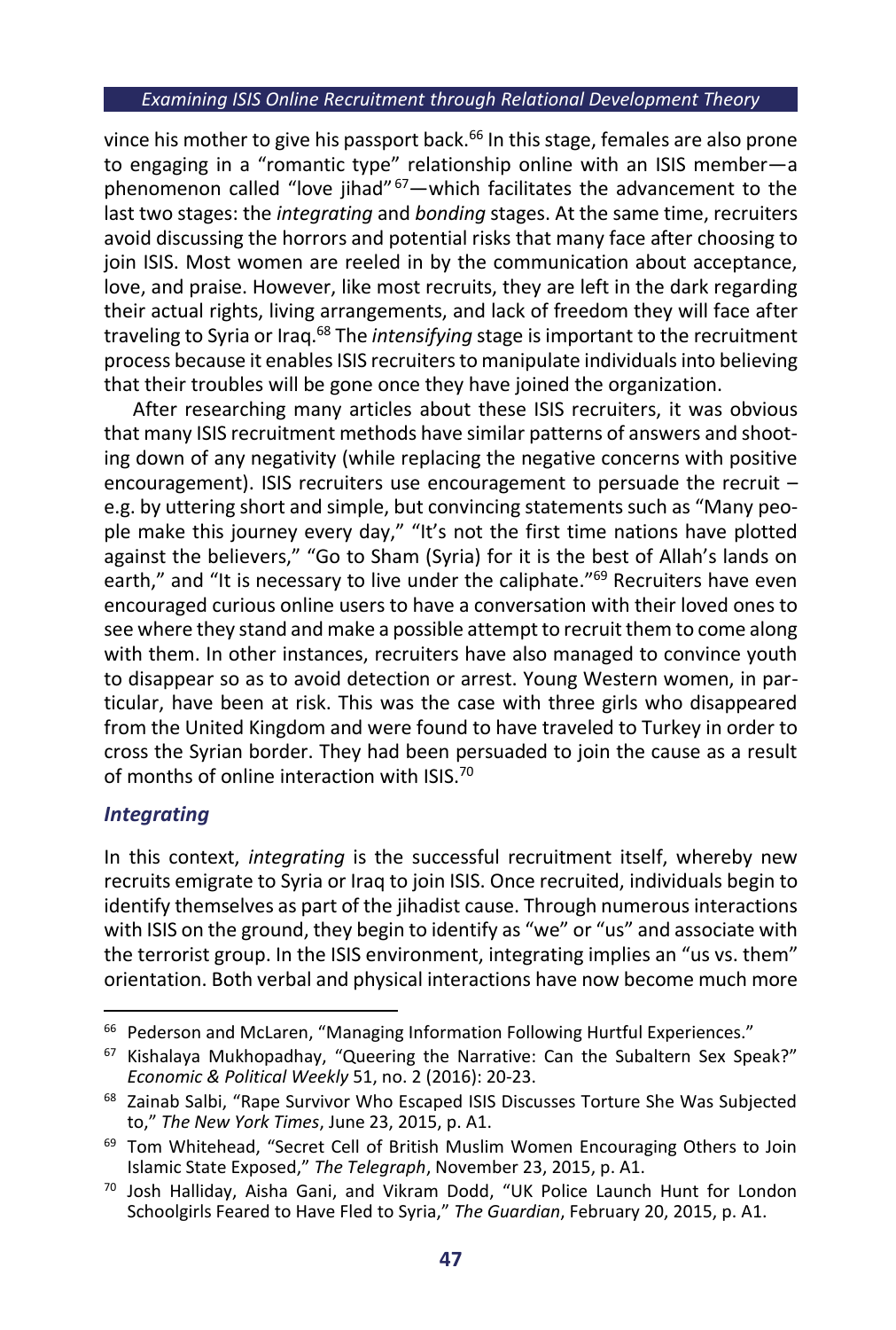intimate. New recruits have moved from being their own individuals to being ISIS members – a process called depluralization.<sup>71</sup> Depluralization is a process whereby a person relinquishes his or her formal "self" so as to assume a new "self." In essence, joining ISIS requires *integrating* a new group-affiliated "self" by adopting the entire group's philosophy and blending in with the other members.<sup>72</sup> When *integrating*, the recruiter is actively planning out the new recruits' mission and place within an elitist Muslim brotherhood.

## *Bonding*

1

The last stage of relationship escalation is *bonding,* whereby a close relationship has been formed and individuals are fully committed to fighting with ISIS and honoring the allegiance they have sworn to Abu-Bakr al-Baghdadi, the current ISIS leader.<sup>73</sup> Now, ISIS recruits are full-fledged members of the terrorist organization. An important aspect of this phase is that individuals have now identified with ISIS publicly. They upload videos of their new ISIS selves online or post tweets about their jihadist lives on SNSs.<sup>74</sup> Members also have symbolic cues they use to show their support such as standing with their index finger pointed upwards to show their solidarity with caliphate fighters. Essentially, this nonverbal gesture symbolizes the *bonding* between ISIS and Allah – reflecting the following message: we have been called by Allah to kill anyone until the worldwide caliphate is established.<sup>75</sup>

In order to prove their total loyalty to ISIS, members must also be "hazed" into the terrorist group through a type of public initiation. To be more precise, they have to engage in a public action of killing the enemy  $-$  even if it means killing one's own mother. In January 2016, a young ISIS recruit killed his own mother who was not supportive of his cause. She was accused of apostasy after her son reported her to senior ISIS members. The woman's son, 20-year-old Ali Saqr al-Qasem, was persuaded to execute her with his own hands. After demonstrating his lethal commitment, his loyalty to ISIS was unquestionable, allowing the *bonding* stage to seal.<sup>76</sup> At the *bonding* stage, these full-fledged ISIS members will attempt to influence others to join them and may even become recruiters themselves. On the other hand, it is unlikely that the average ISIS member

<sup>71</sup> Margaret Singer with Janja Lalich, *Cults in Our Midst: The Hidden Menace in Our Everyday Lives* (San Francisco: Jossey-Bass, 1995).

<sup>72</sup> Barbara Franz, "Popjihadism: Why Young European Muslims Are Joining the Islamic State," *Mediterranean Quarterly* 26, no. 2 (2015): 5-20.

<sup>&</sup>lt;sup>73</sup> McCabe, "A Strategy for the ISIS Foreign Fighter Threat."

<sup>&</sup>lt;sup>74</sup> Diana Secara, "The Role of Social Networks in the Work of Terrorist Groups. The Case of ISIS and Al-Qaeda," *Research and Science Today*, Summlement 3 (2015): 77-83.

<sup>75</sup> Orlando Crowcroft, "ISIS: What is the Story Behind the Islamic State One-fingered Salute?" *International Business Times*, June 15, 2015, p. A1.

<sup>76</sup> John Hall, "ISIS Militant Ali Saqr al-Qasem Publicly Executes Own Mother in Raqqa after Accusing Her of 'Apostasy'," *Independent*, January 8, 2016, p. A1.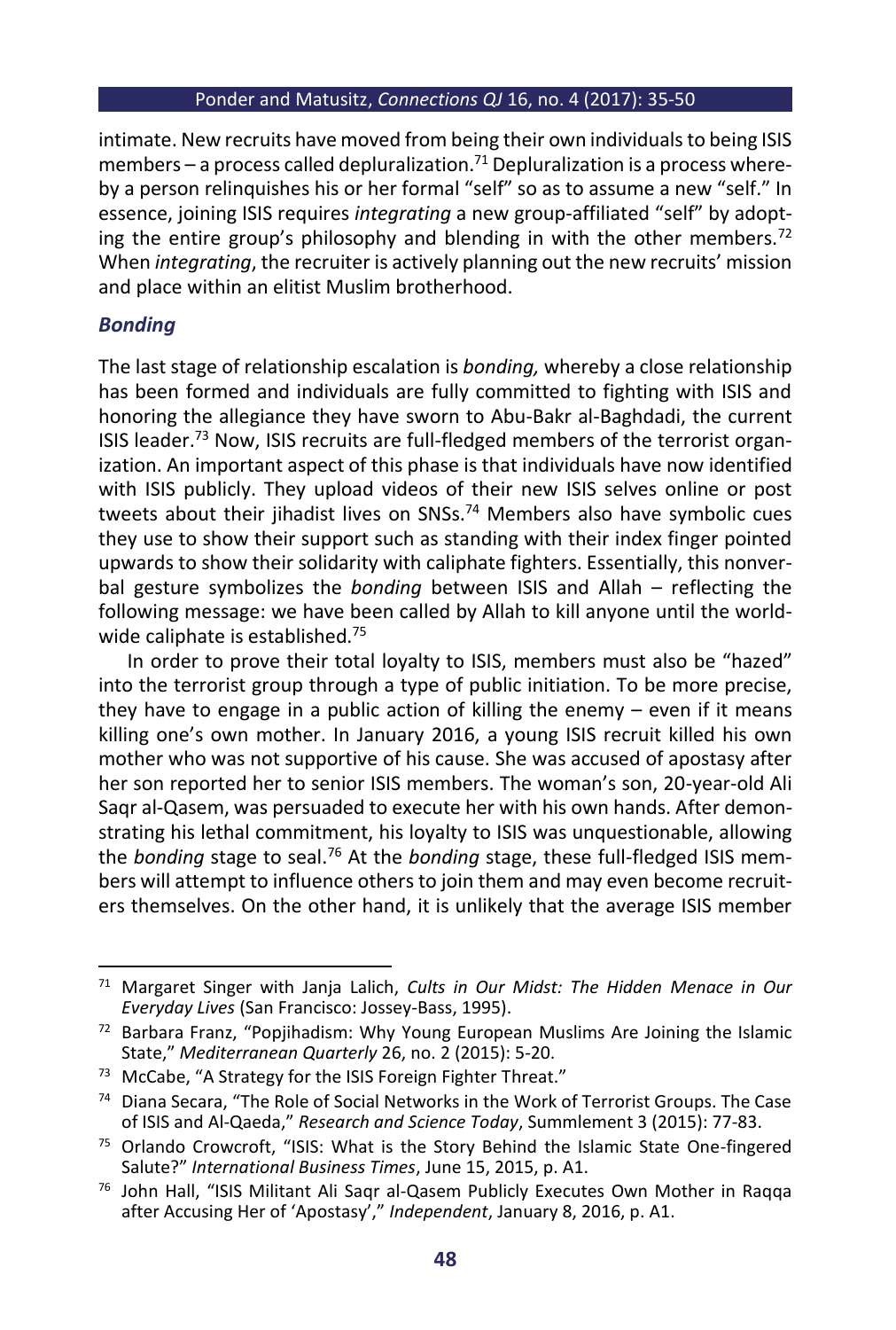will part from the cause. This final phase seals the recruitment process with the end game resulting in a new supporter and fighter for the Islamic State.

# **Discussion and Future Directions**

What this analysis has demonstrated is that ISIS can successfully recruit many individuals around the world—particularly male and female youth—thanks to stage-by-stage relational development through internet chat rooms and social network sites (SNSs) like Twitter. By the same token, we also believe that, should ISIS not use internet chat rooms and SNSs, and if ISIS were not following those stages of relationship escalation, their recruitment process would not be as efficient. From this vantage point, the five relationship escalation stages allow us to see how relationships are formed and make it possible for us to understand the complexity of interpersonal interactions (both offline and online).

Overall, upon examining ISIS recruitment, we observed a trend of positive assurances made by terrorist recruiters in order to convince individuals to join the jihadist cause. According to Matusitz, "one method for solving a relationship crisis is to either enhance positive feelings or reduce certain negative feelings to make the other party content during the dialogue." <sup>77</sup> By enhancing positivity, ISIS can make the recruit comfortable and vulnerable to manipulation. The objective of ISIS is to exterminate infidels and establish a caliphate around the world. So, in every phase of recruitment, positivity and encouragement are used as a form of persuasion. This terrorist organization has proven to excel in this process. It is important that we understand how ISIS employs these stages so that we can better help victims and put a stop to its widespread recruitment.

For future research, it may be interesting to examine two additional aspects of ISIS's recruitment. First, with the European migrant crisis currently happening, in which over one million asylum-seekers have fled Muslim nations like Syria, Iraq, and Afghanistan as well as war-torn countries from Africa, $78$  would ISIS be even more successful in its recruitment of would-be jihadists by infiltrating refugee camps? British Prime Minister David Cameron has warned us that "one in fifty Syrian refugees in Europe could be an ISIS jihadist." <sup>79</sup> Under these circumstances, it would be useful to compare today's ISIS's recruitment through SNS with the organization's infiltration of refugee camps. The objective would be to determine which of the two techniques is more efficient.

Second, an important question looms large: although studies and articles have confirmed that many ISIS recruits online are male and female youths, are young potential recruits all that naïve, lonely, and disaffected? It is true that many things are taken into account in order to make a good first impression –

-

<sup>77</sup> Matusitz, *Terrorism and Communication: A Critical Introduction*, quote on p. 365.

 $78$  Tim Arango, "Disappointed with Europe, Thousands of Iraqi Migrants Return Home," *The New York Times*, February 4, 2016, p. A1.

 $79$  Cited in Alexandra Sims, "1 in 50 Syrian Refugees in Europe Could be an ISIS Jihadist, Minister Warns David Cameron," *Independent*, September 15, 2015, p. A1.